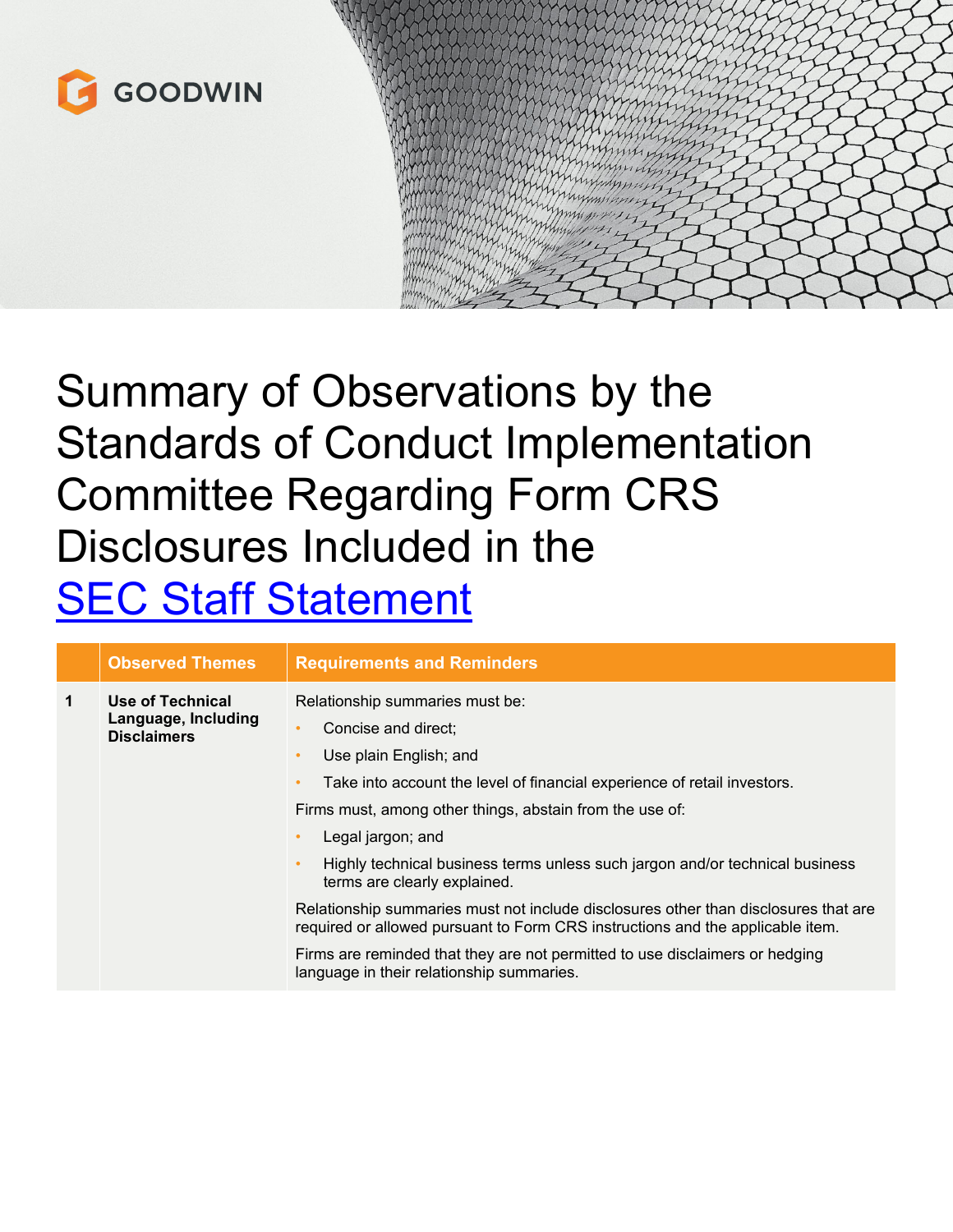|              | <b>Observed Themes</b>                                                                                                                          | <b>Requirements and Reminders</b>                                                                                                                                                                                                                                                                                                                                                                                                                                                                                                                                                                                                                                                                                                                                                                                                                                                                                                                                                                                                                                                                                                                                                                                   |
|--------------|-------------------------------------------------------------------------------------------------------------------------------------------------|---------------------------------------------------------------------------------------------------------------------------------------------------------------------------------------------------------------------------------------------------------------------------------------------------------------------------------------------------------------------------------------------------------------------------------------------------------------------------------------------------------------------------------------------------------------------------------------------------------------------------------------------------------------------------------------------------------------------------------------------------------------------------------------------------------------------------------------------------------------------------------------------------------------------------------------------------------------------------------------------------------------------------------------------------------------------------------------------------------------------------------------------------------------------------------------------------------------------|
| $\mathbf{2}$ | <b>Omission of Required</b><br><b>Information</b>                                                                                               | Firms must generally include all:<br>Required headings;<br>$\bullet$<br>Conversation starters; and<br>۰<br>Prescribed language.<br>٠<br>Required disclosures or conversation starters may only be omitted or modified under<br>the following limited circumstances:<br>It is inapplicable to the firm's business; or<br>$\bullet$<br>The specific wording prescribed in the Form CRS instructions would be<br>$\bullet$<br>inaccurate as it relates to the firm.                                                                                                                                                                                                                                                                                                                                                                                                                                                                                                                                                                                                                                                                                                                                                    |
| 3            | <b>Reliance on Proposed,</b><br><b>Rather than Final</b><br><b>Instructions</b>                                                                 | Firms must rely on the requirements set forth in the <i>final instructions</i> to Form CRS.<br>The SEC expects firms to:<br>Include required information and prescribed language; and<br>$\bullet$<br>Follow prescribed order and formatting requirements.<br>Firms should verify that disclosures included in their relationship summaries comply<br>with the adopted instructions to Form CRS.                                                                                                                                                                                                                                                                                                                                                                                                                                                                                                                                                                                                                                                                                                                                                                                                                    |
| 4            | <b>Lack of Specific</b><br><b>References to More</b><br><b>Detailed Information</b>                                                             | Firms are required to "include specific references to more detailed information in the<br>relationship summary sections describing the firm's services, fees and costs, and<br>conflicts of interestsThese references must include[, at a minimum,] the same or<br>equivalent information to that required by Form ADV, Part 2A and Regulation Best<br>Interest, as applicable" (e.g., direct hyperlinks to Form ADV Part 2A, "Regulation Best<br>Interest Disclosure," fee information regarding the service or account described).<br>If a relationship summary is posted on a firm's website or is otherwise provided to<br>retail investors electronically, the firm "must provide a means of facilitating access to<br>any information that is referenced in the relationship summary if the information is<br>available online."                                                                                                                                                                                                                                                                                                                                                                              |
| 5            | Shortcomings in<br><b>Descriptions of</b><br><b>Relationships and</b><br>Services; Fees, Costs,<br>Conflicts, and<br><b>Standard of Conduct</b> | All information that firms include in their relationship summaries "must be true and<br>may not omit any material facts necessary in order to make the required disclosures,<br>in light of the circumstances under which they were made, not misleading." Moreover,<br>the disclosures firms include in their relationship summaries must be "responsive and<br>relevant to the topics covered."<br>The Committee observed that some relationship summaries omitted "required<br>information or included impermissible, extraneous, or unresponsive disclosures." The<br>Committee noted that the shortcomings commonly related to monitoring, investment<br>authority, limited investment offerings, principal fees and costs, wrap fee program<br>offerings and fees, extraneous disclosures regarding standards of conduct, and firm<br>and financial professional compensation arrangements and conflicts of interest.<br>Based on these observations, the Committee set forth the following reminders:<br>Monitoring. Firms are required to explain whether or not:<br>They monitor retail investors' investments, and, if so, the frequency and<br>material limitations associated with such monitoring; and |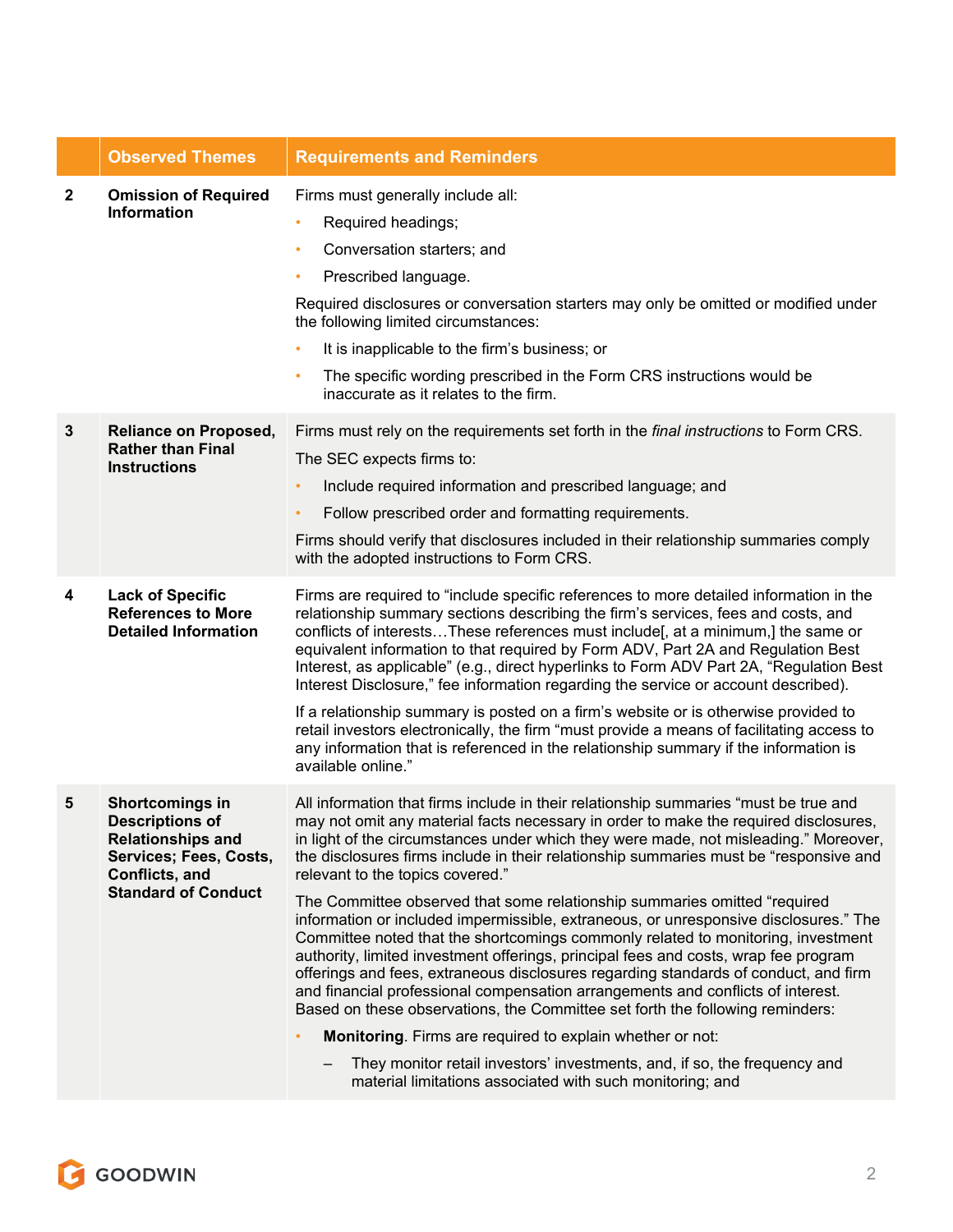| <b>Observed Themes</b> | <b>Requirements and Reminders</b>                                                                                                                                                                                                                                                                                                                                                                                                                                                                                                                                                                                                                                                                                                     |
|------------------------|---------------------------------------------------------------------------------------------------------------------------------------------------------------------------------------------------------------------------------------------------------------------------------------------------------------------------------------------------------------------------------------------------------------------------------------------------------------------------------------------------------------------------------------------------------------------------------------------------------------------------------------------------------------------------------------------------------------------------------------|
|                        | Whether or not monitoring services are included as part of the firm's standard<br>services.                                                                                                                                                                                                                                                                                                                                                                                                                                                                                                                                                                                                                                           |
|                        | <b>Investment Authority.</b><br>$\bullet$                                                                                                                                                                                                                                                                                                                                                                                                                                                                                                                                                                                                                                                                                             |
|                        | Investment advisers that accept discretionary authority: Such firms are<br>required to explain these services, material limitations on this authority (e.g.,<br>length of time), as well as particular conditions that elicit such authority.                                                                                                                                                                                                                                                                                                                                                                                                                                                                                         |
|                        | Investment advisers that offer non-discretionary services and broker-dealers:<br>Such firms are required to set forth that the retail investor is responsible for<br>making the ultimate decision with respect to the purchase or sale of<br>investments.                                                                                                                                                                                                                                                                                                                                                                                                                                                                             |
|                        | Firms that exercise both discretionary and non-discretionary authority: Such<br>firms must adequately explain "which investment authority applies to which<br>services or accounts that the firm offers."                                                                                                                                                                                                                                                                                                                                                                                                                                                                                                                             |
|                        | Limited Investment Offerings. Firms are required to describe "whether or not<br>٠<br>they make available or offer advice only with respect to proprietary products or a<br>limited menu of products or types of investments." Such firms must explain these<br>limitations in their relationship summaries.                                                                                                                                                                                                                                                                                                                                                                                                                           |
|                        | Principal Fees and Costs. Principal fees and costs that retail investors will incur<br>$\bullet$<br>for firm services, including the frequency such fees and costs are assessed and<br>the conflicts of interest they create, must be summarized.                                                                                                                                                                                                                                                                                                                                                                                                                                                                                     |
|                        | Wrap Fee Program Offerings and Fees. Investment advisers that offer wrap fee<br>programs are required to explain such programs and their related fees. Firms that<br>charge wrap fee program fees are urged to set forth that "asset-based fees<br>associated with the wrap fee program will include most transaction costs and fees<br>to a broker-dealer or bank that has custody of these assets, and therefore are<br>higher than a typical asset-based advisory fee."                                                                                                                                                                                                                                                            |
|                        | <b>Extraneous Disclosures Regarding Standards of Conduct. Firms must</b><br>$\bullet$<br>employ the prescribed language in Item 3 of Form CRS, including the term "best<br>interest," to explain their applicable standard of conduct.                                                                                                                                                                                                                                                                                                                                                                                                                                                                                                |
|                        | Firm and Financial Professional Compensation Arrangements and Conflicts<br>$\bullet$<br>of Interests. Firms are required to "summarize how their financial professionals<br>are compensated and disclose any potential conflicts of interest related to the<br>firm's compensation practices." These conflicts should be explained in a fashion<br>that assists retail investors to appreciate the conflicts and how they may impact a<br>financial professional's motivation. Firms are further reminded not to: (i) use<br>ambiguous wording to suggest that the firm "may" have a conflict without<br>describing when the conflict could occur; or (ii) describe how they mitigate their<br>conflicts of interest under this item. |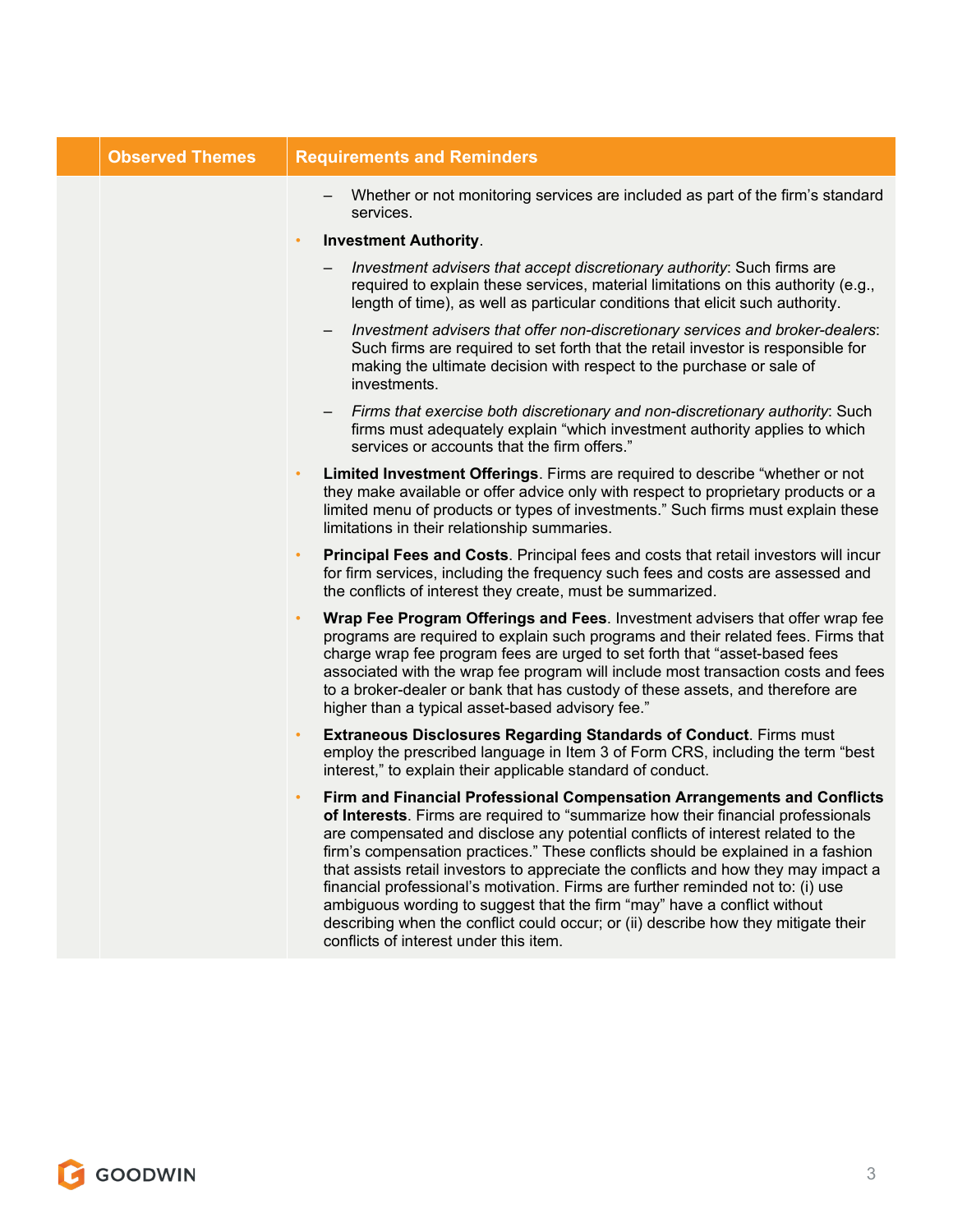|                | <b>Observed Themes</b>                                                                                          | <b>Requirements and Reminders</b>                                                                                                                                                                                                                                                                                                                                                                                        |
|----------------|-----------------------------------------------------------------------------------------------------------------|--------------------------------------------------------------------------------------------------------------------------------------------------------------------------------------------------------------------------------------------------------------------------------------------------------------------------------------------------------------------------------------------------------------------------|
| 6              | <b>Modification and/or</b><br><b>Supplementation of</b><br>the Disciplinary<br><b>History Disclosure</b>        | Firms must include the following heading in their relationship summary: "Do you or<br>your financial professionals have legal or disciplinary history?" and answer "yes" or<br>"no" contingent upon whether the firm or its financial professionals have a triggering<br>event. Firms are also required to include a reference to Investor.gov/CRS and certain<br>conversation starters in their relationship summaries. |
|                |                                                                                                                 | Firms are reminded that they:                                                                                                                                                                                                                                                                                                                                                                                            |
|                |                                                                                                                 | Do not have the option to leave the disciplinary history answer blank or omit<br>reportable disciplinary history from the relationship summary; and                                                                                                                                                                                                                                                                      |
|                |                                                                                                                 | May not:<br>$\bullet$                                                                                                                                                                                                                                                                                                                                                                                                    |
|                |                                                                                                                 | Omit or modify the heading or the conversation starters; or                                                                                                                                                                                                                                                                                                                                                              |
|                |                                                                                                                 | Add descriptive or other qualitative or quantitative language when responding<br>$\qquad \qquad \blacksquare$<br>to the disciplinary history heading in their relationship summaries.                                                                                                                                                                                                                                    |
| $\overline{7}$ | <b>Issues with</b><br><b>Prominently</b><br><b>Displaying</b><br><b>Relationship Summary</b><br>on Firm Website | The SEC expects firms that operate a publicly available website to prominently post<br>the current version of their relationship summary on their website. This means that<br>the relationship summary is required to "be posted in a location and format that is<br>easily accessible for retail investors."                                                                                                            |
|                |                                                                                                                 | Firms are reminded not to:                                                                                                                                                                                                                                                                                                                                                                                               |
|                |                                                                                                                 | Use "small or hard to read text in the hyperlink to the relationship summary";<br>$\bullet$                                                                                                                                                                                                                                                                                                                              |
|                |                                                                                                                 | Use a "non-descriptive term or phrase to label the relationship summary" (e.g.,<br>$\bullet$<br>"regulatory disclosures");                                                                                                                                                                                                                                                                                               |
|                |                                                                                                                 | Place the "hyperlink to the relationship summary several pages (clicks) away from<br>$\bullet$<br>the firm's investor homepage"; or                                                                                                                                                                                                                                                                                      |
|                |                                                                                                                 | Place the "relationship summary among numerous other disclosure and/or<br>$\bullet$<br>promotional documents."                                                                                                                                                                                                                                                                                                           |
| 8              | <b>Issues with</b><br><b>Description of Affiliate</b><br><b>Relationships</b>                                   | Affiliated firms that prepare a single relationship summary must set forth the<br>information regarding brokerage and investment advisory service offerings "with equal<br>prominence, and clearly distinguish and facilitate comparison of the two types of<br>services."                                                                                                                                               |
|                |                                                                                                                 | Firms are reminded to:                                                                                                                                                                                                                                                                                                                                                                                                   |
|                |                                                                                                                 | Clearly state which firm offers which services or investment products;                                                                                                                                                                                                                                                                                                                                                   |
|                |                                                                                                                 | Attribute disclosures to a specific firm or make clear that certain disclosures apply<br>$\bullet$<br>to both firms; and                                                                                                                                                                                                                                                                                                 |
|                |                                                                                                                 | Clearly describe the relationship between affiliated entities listed in the<br>$\bullet$<br>relationship summary.                                                                                                                                                                                                                                                                                                        |
|                |                                                                                                                 | Where affiliated firms elect to prepare separate relationship summaries and offer<br>services through dually licensed financial professionals, such firms must "provide a<br>means of facilitating access to the relationship summaries of their affiliates."                                                                                                                                                            |